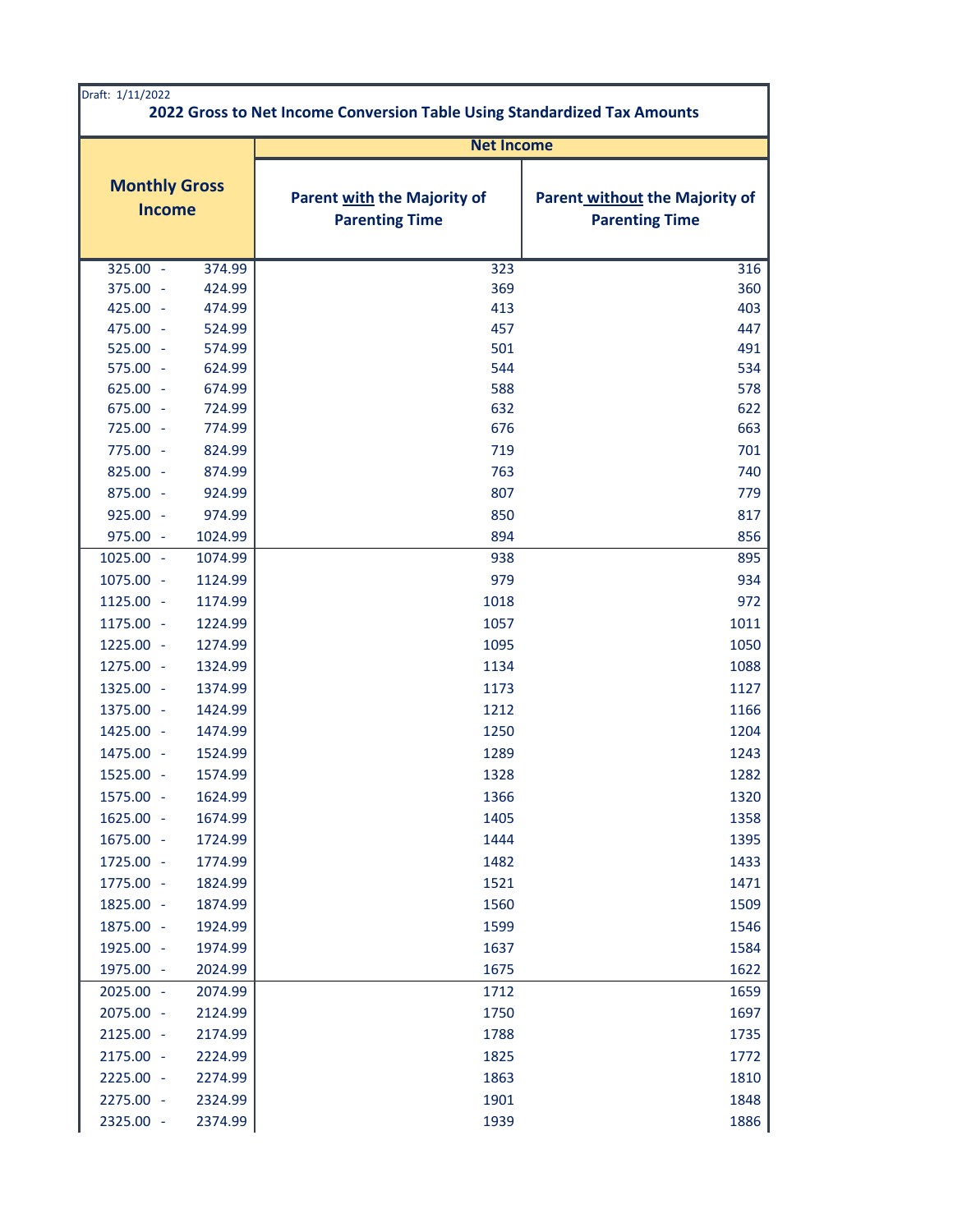|                                       | <b>Net Income</b>                                           |                                                                |
|---------------------------------------|-------------------------------------------------------------|----------------------------------------------------------------|
| <b>Monthly Gross</b><br><b>Income</b> | <b>Parent with the Majority of</b><br><b>Parenting Time</b> | <b>Parent without the Majority of</b><br><b>Parenting Time</b> |
| 2375.00 -<br>2424.99                  | 1976                                                        | 1923                                                           |
| 2425.00 -<br>2474.99                  | 2014                                                        | 1961                                                           |
| 2475.00 -<br>2524.99                  | 2052                                                        | 1999                                                           |
| 2525.00 -<br>2574.99                  | 2089                                                        | 2036                                                           |
| 2624.99<br>2575.00 -                  | 2127                                                        | 2074                                                           |
| 2625.00 -<br>2674.99                  | 2165                                                        | 2112                                                           |
| 2675.00 -<br>2724.99                  | 2202                                                        | 2149                                                           |
| 2725.00 -<br>2774.99                  | 2240                                                        | 2187                                                           |
| 2775.00 -<br>2824.99                  | 2278                                                        | 2225                                                           |
| 2825.00 -<br>2874.99                  | 2316                                                        | 2263                                                           |
| 2924.99<br>2875.00 -                  | 2353                                                        | 2300                                                           |
| 2925.00 -<br>2974.99                  | 2391                                                        | 2338                                                           |
| 2975.00 -<br>3024.99                  | 2429                                                        | 2376                                                           |
| 3025.00 -<br>3074.99                  | 2466                                                        | 2413                                                           |
| 3075.00 -<br>3124.99                  | 2504                                                        | 2451                                                           |
| 3125.00 -<br>3174.99                  | 2542                                                        | 2489                                                           |
| 3175.00 -<br>3224.99                  | 2579                                                        | 2526                                                           |
| 3225.00 -<br>3274.99                  | 2617                                                        | 2564                                                           |
| 3275.00 -<br>3324.99                  | 2655                                                        | 2602                                                           |
| 3325.00 -<br>3374.99                  | 2693                                                        | 2640                                                           |
| 3375.00 -<br>3424.99                  | 2730                                                        | 2677                                                           |
| 3425.00 -<br>3474.99                  | 2768                                                        | 2715                                                           |
| 3475.00 -<br>3524.99                  | 2806                                                        | 2753                                                           |
| 3525.00 -<br>3574.99                  | 2843                                                        | 2790                                                           |
| 3575.00<br>3624.99<br>$\sim$          | 2881                                                        | 2828                                                           |
| 3625.00 -<br>3674.99                  | 2919                                                        | 2866                                                           |
| 3675.00 -<br>3724.99                  | 2956                                                        | 2903                                                           |
| 3725.00<br>3774.99<br>÷,              | 2994                                                        | 2941                                                           |
| 3775.00 -<br>3824.99                  | 3032                                                        | 2979                                                           |
| 3825.00 -<br>3874.99                  | 3070                                                        | 3017                                                           |
| 3875.00 -<br>3924.99                  | 3107                                                        | 3054                                                           |
| 3925.00 -<br>3974.99                  | 3145                                                        | 3092                                                           |
| 3975.00 -<br>4024.99                  | 3183                                                        | 3130                                                           |
| 4025.00 -<br>4074.99                  | 3220                                                        | 3167                                                           |
| 4075.00 -<br>4124.99                  | 3258                                                        | 3205                                                           |
| 4125.00 -<br>4174.99                  | 3296                                                        | 3243                                                           |
| 4175.00 -<br>4224.99                  | 3333                                                        | 3280                                                           |
| 4225.00 -<br>4274.99                  | 3371                                                        | 3313                                                           |
| 4275.00 -<br>4324.99                  | 3409                                                        | 3346                                                           |
| 4325.00 -<br>4374.99                  | 3447                                                        | 3379                                                           |
| 4375.00 -<br>4424.99                  | 3484                                                        | 3411                                                           |
| 4425.00 -<br>4474.99                  | 3522                                                        | 3444                                                           |
| 4475.00 -<br>4524.99                  | 3560                                                        | 3477                                                           |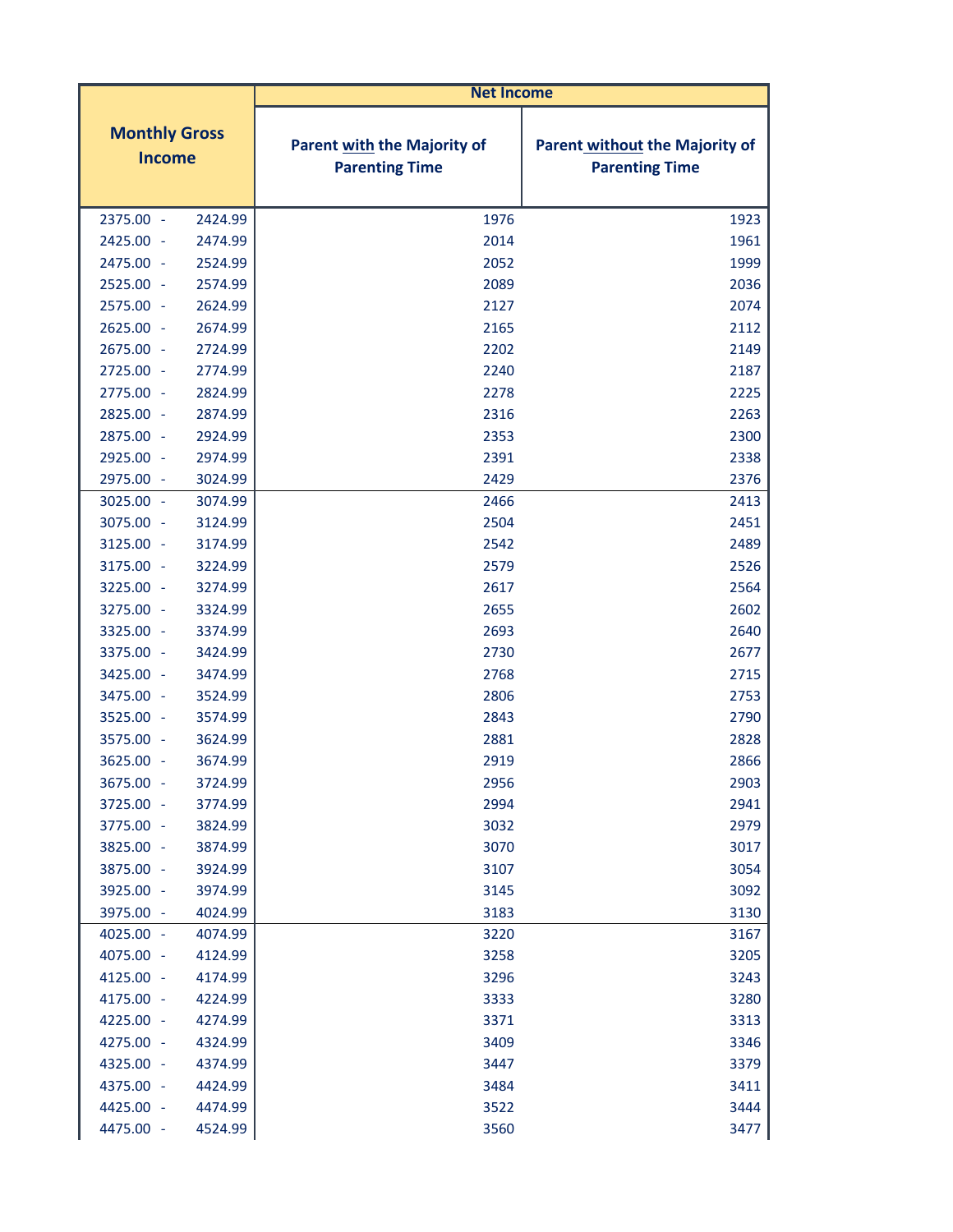|                                       | <b>Net Income</b>                                           |                                                                |
|---------------------------------------|-------------------------------------------------------------|----------------------------------------------------------------|
| <b>Monthly Gross</b><br><b>Income</b> | <b>Parent with the Majority of</b><br><b>Parenting Time</b> | <b>Parent without the Majority of</b><br><b>Parenting Time</b> |
| 4525.00 -<br>4574.99                  | 3597                                                        | 3510                                                           |
| 4575.00 -<br>4624.99                  | 3631                                                        | 3542                                                           |
| 4625.00 -<br>4674.99                  | 3664                                                        | 3575                                                           |
| 4675.00 -<br>4724.99                  | 3696                                                        | 3608                                                           |
| 4725.00 -<br>4774.99                  | 3729                                                        | 3640                                                           |
| 4775.00 -<br>4824.99                  | 3762                                                        | 3673                                                           |
| 4825.00 -<br>4874.99                  | 3795                                                        | 3706                                                           |
| 4875.00 -<br>4924.99                  | 3827                                                        | 3738                                                           |
| 4925.00 -<br>4974.99                  | 3860                                                        | 3771                                                           |
| 4975.00 -<br>5024.99                  | 3893                                                        | 3804                                                           |
| $5025.00 -$<br>5074.99                | 3925                                                        | 3837                                                           |
| 5075.00 -<br>5124.99                  | 3958                                                        | 3869                                                           |
| 5125.00 -<br>5174.99                  | 3991                                                        | 3902                                                           |
| 5175.00 -<br>5224.99                  | 4023                                                        | 3935                                                           |
| 5225.00 -<br>5274.99                  | 4056                                                        | 3967                                                           |
| 5275.00 -<br>5324.99                  | 4089                                                        | 4000                                                           |
| 5325.00 -<br>5374.99                  | 4122                                                        | 4033                                                           |
| 5375.00 -<br>5424.99                  | 4154                                                        | 4065                                                           |
| 5425.00 -<br>5474.99                  | 4187                                                        | 4098                                                           |
| 5475.00 -<br>5524.99                  | 4220                                                        | 4131                                                           |
| 5525.00 -<br>5574.99                  | 4252                                                        | 4164                                                           |
| 5575.00 -<br>5624.99                  | 4285                                                        | 4196                                                           |
| 5625.00 -<br>5674.99                  | 4318                                                        | 4229                                                           |
| 5675.00 -<br>5724.99                  | 4350                                                        | 4262                                                           |
| 5725.00 -<br>5774.99                  | 4383                                                        | 4294                                                           |
| 5775.00 -<br>5824.99                  | 4416                                                        | 4327                                                           |
| 5825.00 -<br>5874.99                  | 4449                                                        | 4360                                                           |
| 5875.00 -<br>5924.99                  | 4481                                                        | 4392                                                           |
| 5925.00 -<br>5974.99                  | 4514                                                        | 4425                                                           |
| 5975.00 -<br>6024.99                  | 4547                                                        | 4458                                                           |
| $6025.00 -$<br>6074.99                | 4579                                                        | 4491                                                           |
| 6075.00 -<br>6124.99                  | 4612                                                        | 4523                                                           |
| 6125.00 -<br>6174.99                  | 4645                                                        | 4556                                                           |
| 6175.00 -<br>6224.99                  | 4677                                                        | 4589                                                           |
| 6225.00 -<br>6274.99                  | 4710                                                        | 4621                                                           |
| 6275.00 -<br>6324.99                  | 4743                                                        | 4654                                                           |
| 6325.00 -<br>6374.99                  | 4776                                                        | 4687                                                           |
| 6375.00 -<br>6424.99                  | 4808                                                        | 4719                                                           |
| 6425.00 -<br>6474.99                  | 4841                                                        | 4752                                                           |
| 6475.00 -<br>6524.99                  | 4874                                                        | 4785                                                           |
| 6525.00 -<br>6574.99                  | 4906                                                        | 4818                                                           |
| 6575.00 -<br>6624.99                  | 4939                                                        | 4850                                                           |
| 6625.00 -<br>6674.99                  | 4972                                                        | 4883                                                           |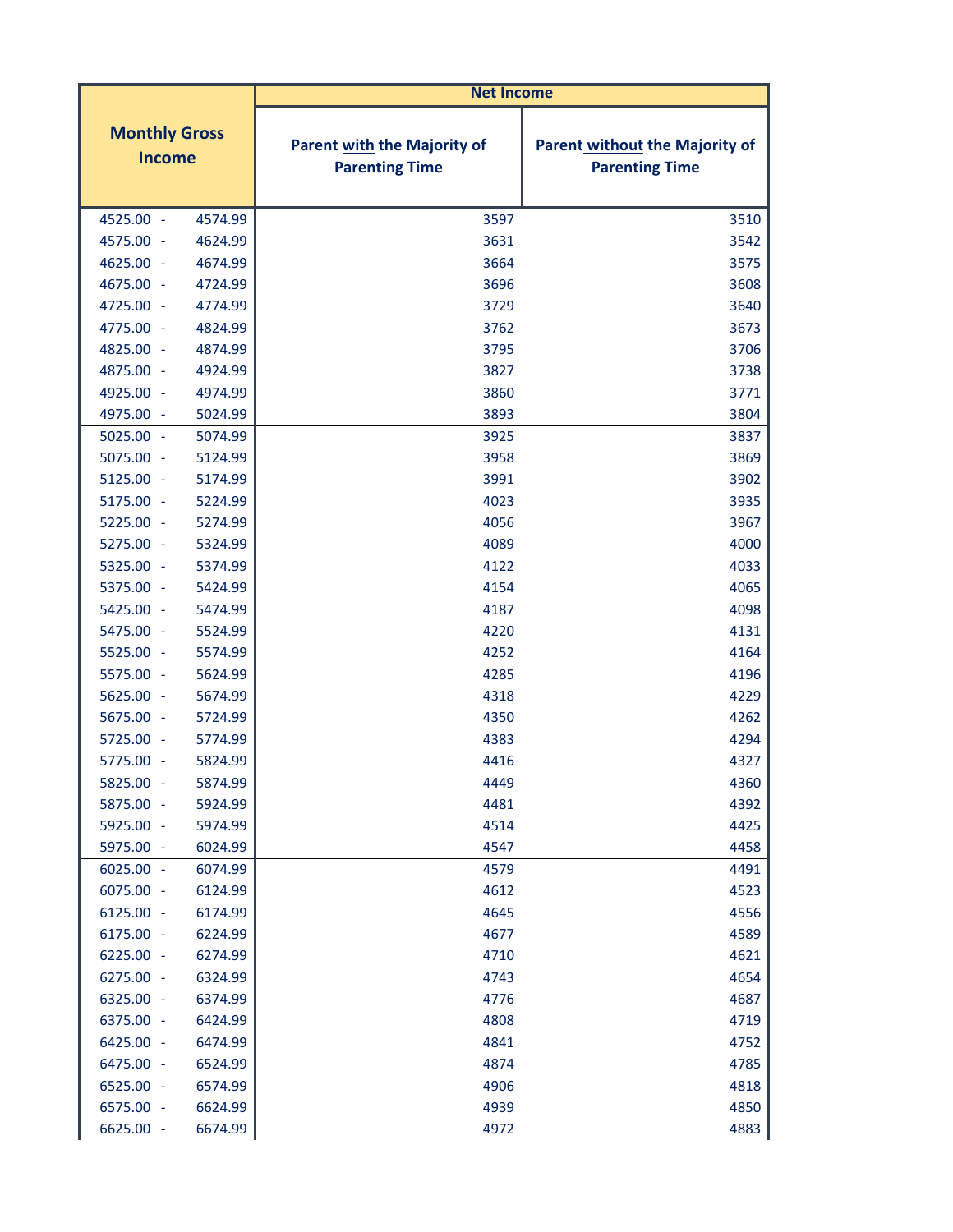|                                       |         | <b>Net Income</b>                                    |                                                                |
|---------------------------------------|---------|------------------------------------------------------|----------------------------------------------------------------|
| <b>Monthly Gross</b><br><b>Income</b> |         | Parent with the Majority of<br><b>Parenting Time</b> | <b>Parent without the Majority of</b><br><b>Parenting Time</b> |
| 6675.00 -                             | 6724.99 | 5004                                                 | 4916                                                           |
| 6725.00 -                             | 6774.99 | 5037                                                 | 4948                                                           |
| 6775.00 -                             | 6824.99 | 5070                                                 | 4981                                                           |
| 6825.00 -                             | 6874.99 | 5103                                                 | 5014                                                           |
| 6875.00 -                             | 6924.99 | 5135                                                 | 5046                                                           |
| 6925.00 -                             | 6974.99 | 5168                                                 | 5079                                                           |
| 6975.00 -                             | 7024.99 | 5201                                                 | 5112                                                           |
| 7025.00 -                             | 7074.99 | 5233                                                 | 5145                                                           |
| 7075.00 -                             | 7124.99 | 5266                                                 | 5177                                                           |
| 7125.00 -                             | 7174.99 | 5299                                                 | 5210                                                           |
| 7175.00 -                             | 7224.99 | 5331                                                 | 5243                                                           |
| 7225.00 -                             | 7274.99 | 5364                                                 | 5275                                                           |
| 7275.00 -                             | 7324.99 | 5397                                                 | 5308                                                           |
| 7325.00 -                             | 7374.99 | 5430                                                 | 5341                                                           |
| 7375.00 -                             | 7424.99 | 5462                                                 | 5373                                                           |
| 7425.00 -                             | 7474.99 | 5495                                                 | 5406                                                           |
| 7475.00 -                             | 7524.99 | 5528                                                 | 5439                                                           |
| 7525.00 -                             | 7574.99 | 5560                                                 | 5472                                                           |
| 7575.00 -                             | 7624.99 | 5593                                                 | 5504                                                           |
| 7625.00 -                             | 7674.99 | 5626                                                 | 5537                                                           |
| 7675.00 -                             | 7724.99 | 5658                                                 | 5570                                                           |
| 7725.00 -                             | 7774.99 | 5691                                                 | 5602                                                           |
| 7775.00 -                             | 7824.99 | 5724                                                 | 5635                                                           |
| 7825.00 -                             | 7874.99 | 5757                                                 | 5668                                                           |
| 7875.00 -                             | 7924.99 | 5789                                                 | 5700                                                           |
| 7925.00 -                             | 7974.99 | 5822                                                 | 5733                                                           |
| 7975.00 -                             | 8024.99 | 5855                                                 | 5766                                                           |
| 8025.00 -                             | 8074.99 | 5887                                                 | 5799                                                           |
| 8075.00 -                             | 8124.99 | 5920                                                 | 5831                                                           |
| 8125.00 -                             | 8174.99 | 5953                                                 | 5864                                                           |
| 8175.00 -                             | 8224.99 | 5985                                                 | 5896                                                           |
| 8225.00 -                             | 8274.99 | 6018                                                 | 5927                                                           |
| 8275.00 -                             | 8324.99 | 6051                                                 | 5959                                                           |
| 8325.00 -                             | 8374.99 | 6084                                                 | 5991                                                           |
| 8375.00 -                             | 8424.99 | 6116                                                 | 6022                                                           |
| 8425.00 -                             | 8474.99 | 6149                                                 | 6054                                                           |
| 8475.00 -                             | 8524.99 | 6182                                                 | 6086                                                           |
| 8525.00 -                             | 8574.99 | 6213                                                 | 6117                                                           |
| 8575.00 -                             | 8624.99 | 6245                                                 | 6149                                                           |
| 8625.00 -                             | 8674.99 | 6277                                                 | 6181                                                           |
| 8675.00 -                             | 8724.99 | 6308                                                 | 6213                                                           |
| 8725.00 -                             | 8774.99 | 6340                                                 | 6244                                                           |
| 8775.00 -                             | 8824.99 | 6372                                                 | 6276                                                           |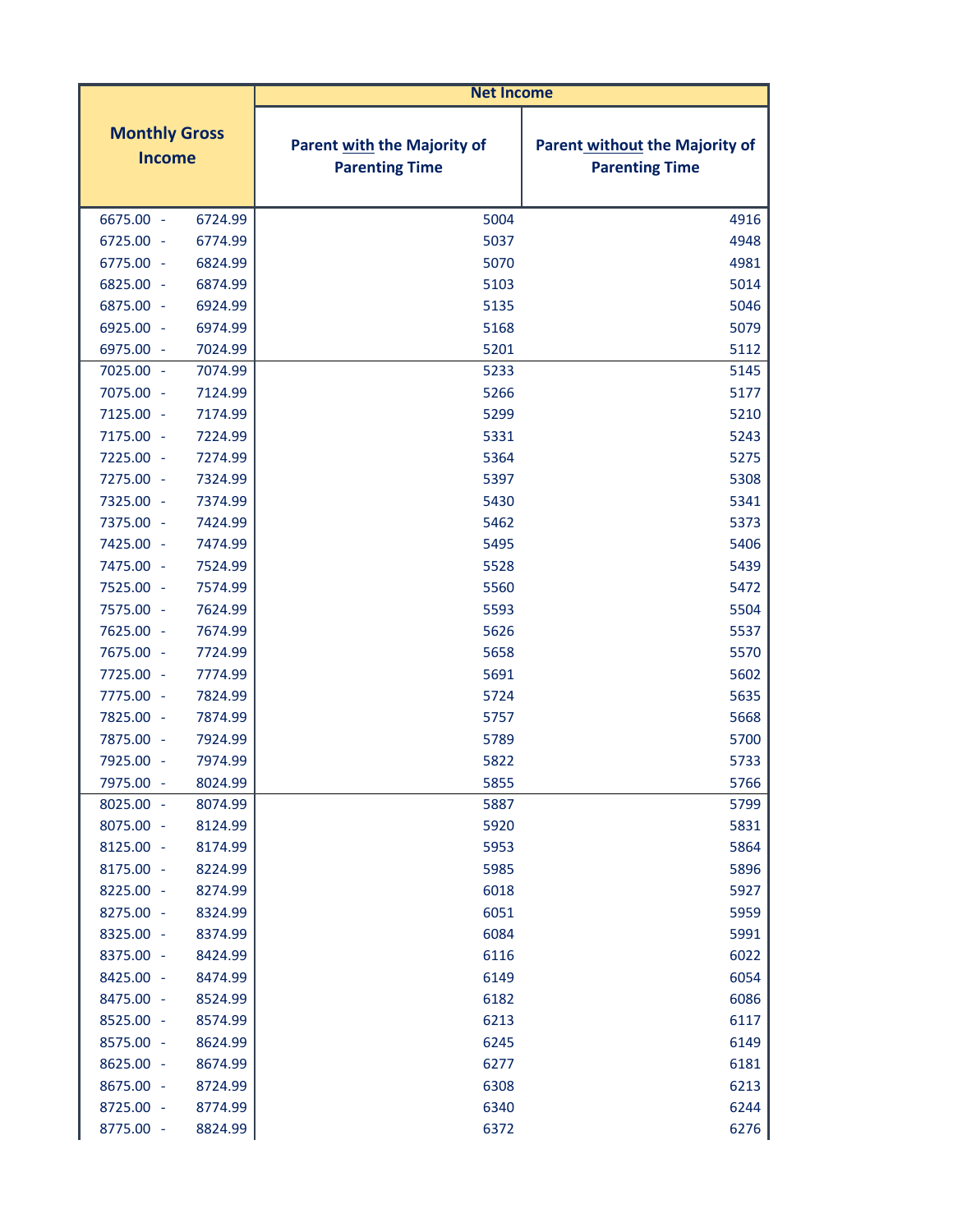|                                       |          | <b>Net Income</b>                                           |                                                                |
|---------------------------------------|----------|-------------------------------------------------------------|----------------------------------------------------------------|
| <b>Monthly Gross</b><br><b>Income</b> |          | <b>Parent with the Majority of</b><br><b>Parenting Time</b> | <b>Parent without the Majority of</b><br><b>Parenting Time</b> |
| 8825.00 -                             | 8874.99  | 6404                                                        | 6308                                                           |
| 8875.00 -                             | 8924.99  | 6435                                                        | 6339                                                           |
| 8925.00 -                             | 8974.99  | 6467                                                        | 6371                                                           |
| 8975.00 -                             | 9024.99  | 6499                                                        | 6403                                                           |
| $9025.00 -$                           | 9074.99  | 6530                                                        | 6434                                                           |
| 9075.00 -                             | 9124.99  | 6562                                                        | 6466                                                           |
| 9125.00 -                             | 9174.99  | 6594                                                        | 6498                                                           |
| 9175.00 -                             | 9224.99  | 6625                                                        | 6530                                                           |
| 9225.00 -                             | 9274.99  | 6657                                                        | 6561                                                           |
| 9275.00 -                             | 9324.99  | 6689                                                        | 6593                                                           |
| 9325.00 -                             | 9374.99  | 6721                                                        | 6625                                                           |
| 9375.00 -                             | 9424.99  | 6752                                                        | 6656                                                           |
| 9425.00 -                             | 9474.99  | 6784                                                        | 6688                                                           |
| 9475.00 -                             | 9524.99  | 6816                                                        | 6720                                                           |
| 9525.00 -                             | 9574.99  | 6847                                                        | 6751                                                           |
| 9575.00 -                             | 9624.99  | 6879                                                        | 6783                                                           |
| $9625.00 -$                           | 9674.99  | 6911                                                        | 6815                                                           |
| 9675.00 -                             | 9724.99  | 6942                                                        | 6847                                                           |
| 9725.00 -                             | 9774.99  | 6974                                                        | 6878                                                           |
| 9775.00 -                             | 9824.99  | 7006                                                        | 6910                                                           |
| 9825.00 -                             | 9874.99  | 7038                                                        | 6942                                                           |
| 9875.00 -                             | 9924.99  | 7069                                                        | 6973                                                           |
| 9925.00 -                             | 9974.99  | 7101                                                        | 7005                                                           |
| 9975.00 -                             | 10024.99 | 7133                                                        | 7037                                                           |
| 10025.00<br>$\sim$                    | 10074.99 | 7164                                                        | 7068                                                           |
| 10075.00 -                            | 10124.99 | 7196                                                        | 7100                                                           |
| 10125.00 -                            | 10174.99 | 7228                                                        | 7132                                                           |
| 10175.00 -                            | 10224.99 | 7259                                                        | 7164                                                           |
| 10225.00 -                            | 10274.99 | 7291                                                        | 7195                                                           |
| 10275.00 -                            | 10324.99 | 7323                                                        | 7227                                                           |
| 10325.00 -                            | 10374.99 | 7355                                                        | 7259                                                           |
| 10375.00 -                            | 10424.99 | 7386                                                        | 7290                                                           |
| 10425.00 -                            | 10474.99 | 7418                                                        | 7322                                                           |
| 10475.00 -                            | 10524.99 | 7450                                                        | 7354                                                           |
| 10525.00 -                            | 10574.99 | 7481                                                        | 7385                                                           |
| 10575.00 -                            | 10624.99 | 7513                                                        | 7417                                                           |
| 10625.00 -                            | 10674.99 | 7545                                                        | 7449                                                           |
| 10675.00 -                            | 10724.99 | 7576                                                        | 7481                                                           |
| 10725.00 -                            | 10774.99 | 7608                                                        | 7512                                                           |
| 10775.00 -                            | 10824.99 | 7640                                                        | 7544                                                           |
| 10825.00 -                            | 10874.99 | 7672                                                        | 7576                                                           |
| 10875.00 -                            | 10924.99 | 7703                                                        | 7607                                                           |
| 10925.00 -                            | 10974.99 | 7735                                                        | 7639                                                           |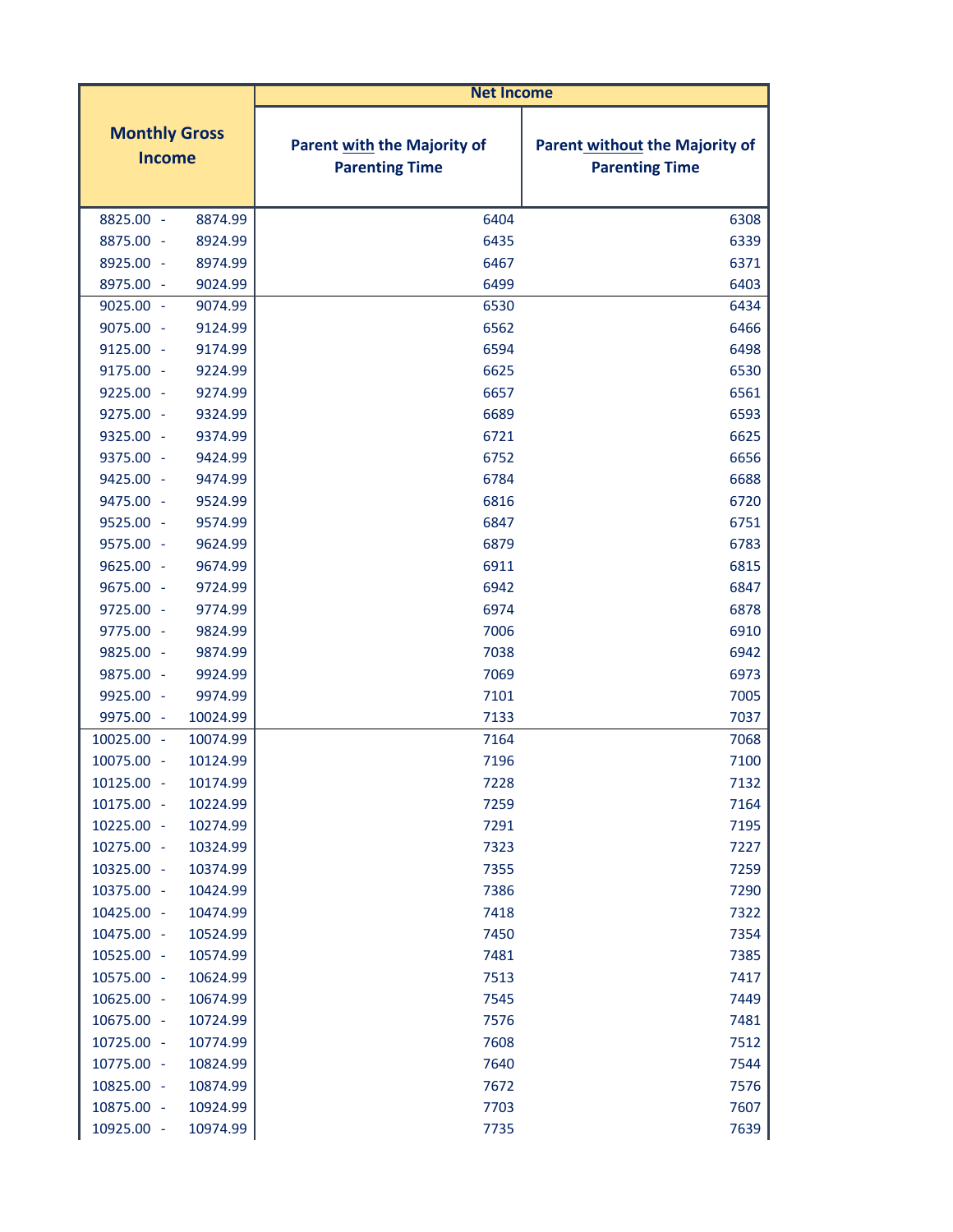|                                       | <b>Net Income</b>                                    |                                                         |
|---------------------------------------|------------------------------------------------------|---------------------------------------------------------|
| <b>Monthly Gross</b><br><b>Income</b> | Parent with the Majority of<br><b>Parenting Time</b> | Parent without the Majority of<br><b>Parenting Time</b> |
| 10975.00 -<br>11024.99                | 7767                                                 | 7671                                                    |
| 11025.00 -<br>11074.99                | 7798                                                 | 7702                                                    |
| 11075.00 -<br>11124.99                | 7830                                                 | 7734                                                    |
| 11125.00 -<br>11174.99                | 7862                                                 | 7766                                                    |
| 11175.00 -<br>11224.99                | 7893                                                 | 7798                                                    |
| 11225.00 -<br>11274.99                | 7925                                                 | 7829                                                    |
| 11275.00 -<br>11324.99                | 7957                                                 | 7861                                                    |
| 11325.00 -<br>11374.99                | 7989                                                 | 7893                                                    |
| 11424.99<br>11375.00 -                | 8020                                                 | 7924                                                    |
| 11425.00 -<br>11474.99                | 8052                                                 | 7956                                                    |
| 11475.00 -<br>11524.99                | 8084                                                 | 7988                                                    |
| 11525.00 -<br>11574.99                | 8115                                                 | 8019                                                    |
| 11575.00 -<br>11624.99                | 8147                                                 | 8051                                                    |
| 11625.00 -<br>11674.99                | 8179                                                 | 8083                                                    |
| 11675.00 -<br>11724.99                | 8210                                                 | 8115                                                    |
| 11725.00 -<br>11774.99                | 8242                                                 | 8146                                                    |
| 11775.00 -<br>11824.99                | 8274                                                 | 8178                                                    |
| 11874.99<br>11825.00 -                | 8306                                                 | 8210                                                    |
| 11875.00 -<br>11924.99                | 8337                                                 | 8241                                                    |
| 11925.00 -<br>11974.99                | 8369                                                 | 8273                                                    |
| 11975.00 -<br>12024.99                | 8401                                                 | 8305                                                    |
| 12025.00 -<br>12074.99                | 8432                                                 | 8336                                                    |
| 12075.00 -<br>12124.99                | 8464                                                 | 8368                                                    |
| 12174.99<br>12125.00 -                | 8496                                                 | 8400                                                    |
| 12175.00 -<br>12224.99                | 8527                                                 | 8432                                                    |
| 12225.00 -<br>12274.99                | 8563                                                 | 8467                                                    |
| 12275.00 -<br>12324.99                | 8594                                                 | 8498                                                    |
| 12325.00<br>12374.99<br>÷,            | 8629                                                 | 8533                                                    |
| 12375.00 -<br>12424.99                | 8664                                                 | 8568                                                    |
| 12425.00 -<br>12474.99                | 8698                                                 | 8602                                                    |
| 12475.00 -<br>12524.99                | 8733                                                 | 8637                                                    |
| 12525.00 -<br>12574.99                | 8768                                                 | 8672                                                    |
| 12575.00 -<br>12624.99                | 8803                                                 | 8707                                                    |
| 12625.00 -<br>12674.99                | 8838                                                 | 8742                                                    |
| 12675.00 -<br>12724.99                | 8872                                                 | 8776                                                    |
| 12725.00 -<br>12774.99                | 8907                                                 | 8811                                                    |
| 12775.00 -<br>12824.99                | 8942                                                 | 8846                                                    |
| 12825.00 -<br>12874.99                | 8977                                                 | 8881                                                    |
| 12875.00 -<br>12924.99                | 9012                                                 | 8916                                                    |
| 12925.00 -<br>12974.99                | 9046                                                 | 8950                                                    |
| 12975.00<br>13024.99<br>$\sim$        | 9081                                                 | 8985                                                    |
| 13025.00 -<br>13074.99                | 9116                                                 | 9020                                                    |
| 13075.00 -<br>13124.99                | 9151                                                 | 9055                                                    |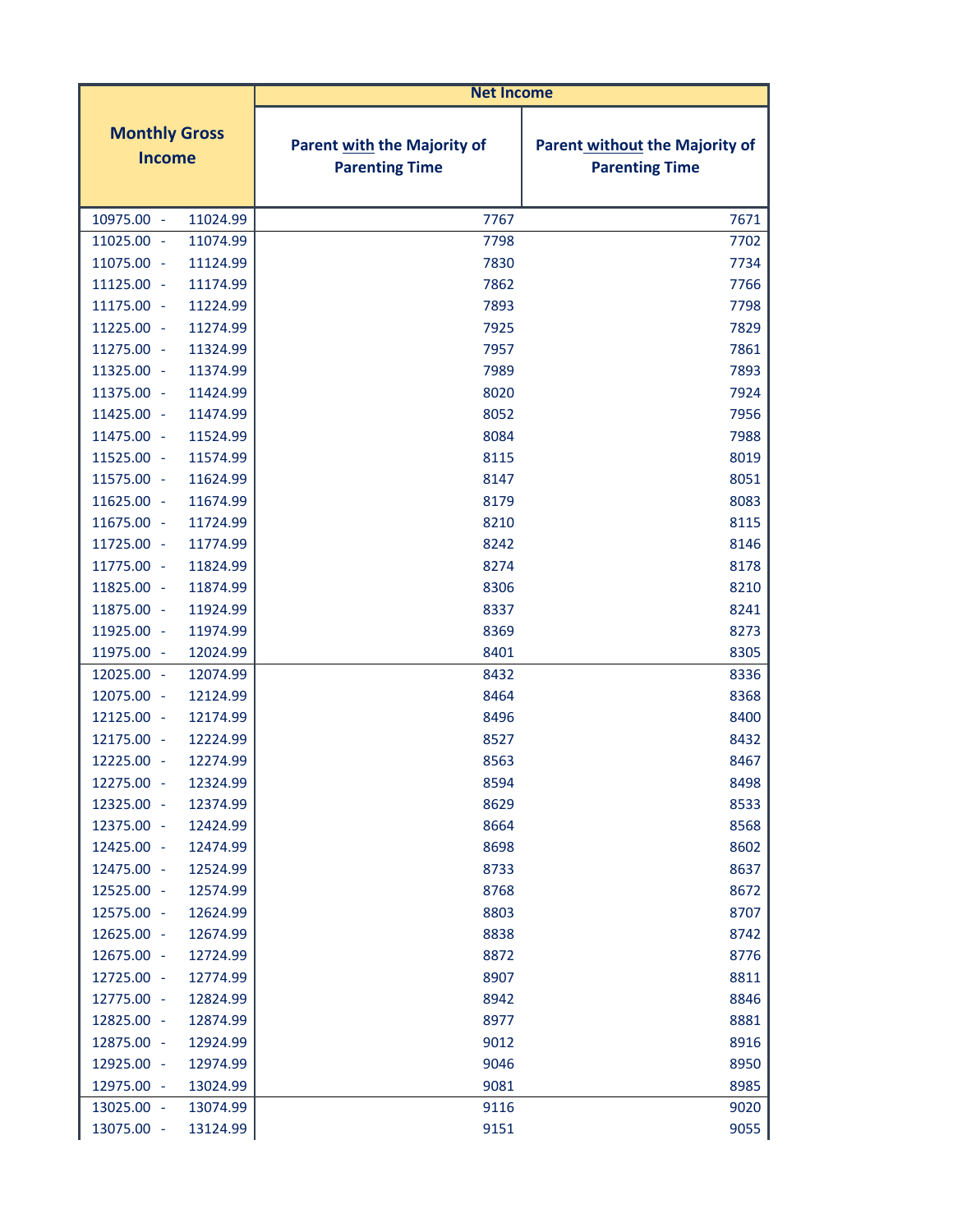|                                       | <b>Net Income</b>                                           |                                                                |
|---------------------------------------|-------------------------------------------------------------|----------------------------------------------------------------|
| <b>Monthly Gross</b><br><b>Income</b> | <b>Parent with the Majority of</b><br><b>Parenting Time</b> | <b>Parent without the Majority of</b><br><b>Parenting Time</b> |
| 13125.00 -<br>13174.99                | 9186                                                        | 9090                                                           |
| 13175.00 -<br>13224.99                | 9220                                                        | 9124                                                           |
| 13225.00 -<br>13274.99                | 9255                                                        | 9159                                                           |
| 13275.00 -<br>13324.99                | 9290                                                        | 9194                                                           |
| 13325.00 -<br>13374.99                | 9325                                                        | 9229                                                           |
| 13375.00 -<br>13424.99                | 9360                                                        | 9264                                                           |
| 13425.00 -<br>13474.99                | 9394                                                        | 9298                                                           |
| 13475.00 -<br>13524.99                | 9429                                                        | 9333                                                           |
| 13525.00 -<br>13574.99                | 9464                                                        | 9368                                                           |
| 13575.00 -<br>13624.99                | 9499                                                        | 9403                                                           |
| 13625.00 -<br>13674.99                | 9534                                                        | 9438                                                           |
| 13675.00 -<br>13724.99                | 9568                                                        | 9472                                                           |
| 13725.00 -<br>13774.99                | 9603                                                        | 9507                                                           |
| 13775.00 -<br>13824.99                | 9638                                                        | 9542                                                           |
| 13825.00 -<br>13874.99                | 9673                                                        | 9577                                                           |
| 13875.00 -<br>13924.99                | 9708                                                        | 9612                                                           |
| 13925.00 -<br>13974.99                | 9742                                                        | 9646                                                           |
| 13975.00 -<br>14024.99                | 9777                                                        | 9681                                                           |
| 14025.00 -<br>14074.99                | 9812                                                        | 9716                                                           |
| 14075.00 -<br>14124.99                | 9847                                                        | 9751                                                           |
| 14125.00 -<br>14174.99                | 9882                                                        | 9786                                                           |
| 14175.00 -<br>14224.99                | 9916                                                        | 9820                                                           |
| 14225.00 -<br>14274.99                | 9951                                                        | 9855                                                           |
| 14275.00 -<br>14324.99                | 9986                                                        | 9890                                                           |
| 14325.00<br>14374.99<br>$\sim$        | 10021                                                       | 9925                                                           |
| 14375.00 -<br>14424.99                | 10056                                                       | 9960                                                           |
| 14425.00 -<br>14474.99                | 10090                                                       | 9994                                                           |
| 14524.99<br>14475.00<br>÷             | 10125                                                       | 10029                                                          |
| 14525.00 -<br>14574.99                | 10160                                                       | 10064                                                          |
| 14575.00 -<br>14624.99                | 10195                                                       | 10099                                                          |
| 14625.00 -<br>14674.99                | 10230                                                       | 10134                                                          |
| 14675.00 -<br>14724.99                | 10264                                                       | 10168                                                          |
| 14725.00 -<br>14774.99                | 10299                                                       | 10203                                                          |
| 14775.00 -<br>14824.99                | 10334                                                       | 10238                                                          |
| 14825.00 -<br>14874.99                | 10369                                                       | 10273                                                          |
| 14875.00 -<br>14924.99                | 10404                                                       | 10307                                                          |
| 14925.00 -<br>14974.99                | 10438                                                       | 10338                                                          |
| 14975.00 -<br>15024.99                | 10473                                                       | 10368                                                          |
| 15025.00 -<br>15074.99                | 10508                                                       | 10399                                                          |
| 15075.00 -<br>15124.99                | 10543                                                       | 10430                                                          |
| 15125.00 -<br>15174.99                | 10578                                                       | 10461                                                          |
| 15175.00 -<br>15224.99                | 10612                                                       | 10492                                                          |
| 15225.00 -<br>15274.99                | 10647                                                       | 10522                                                          |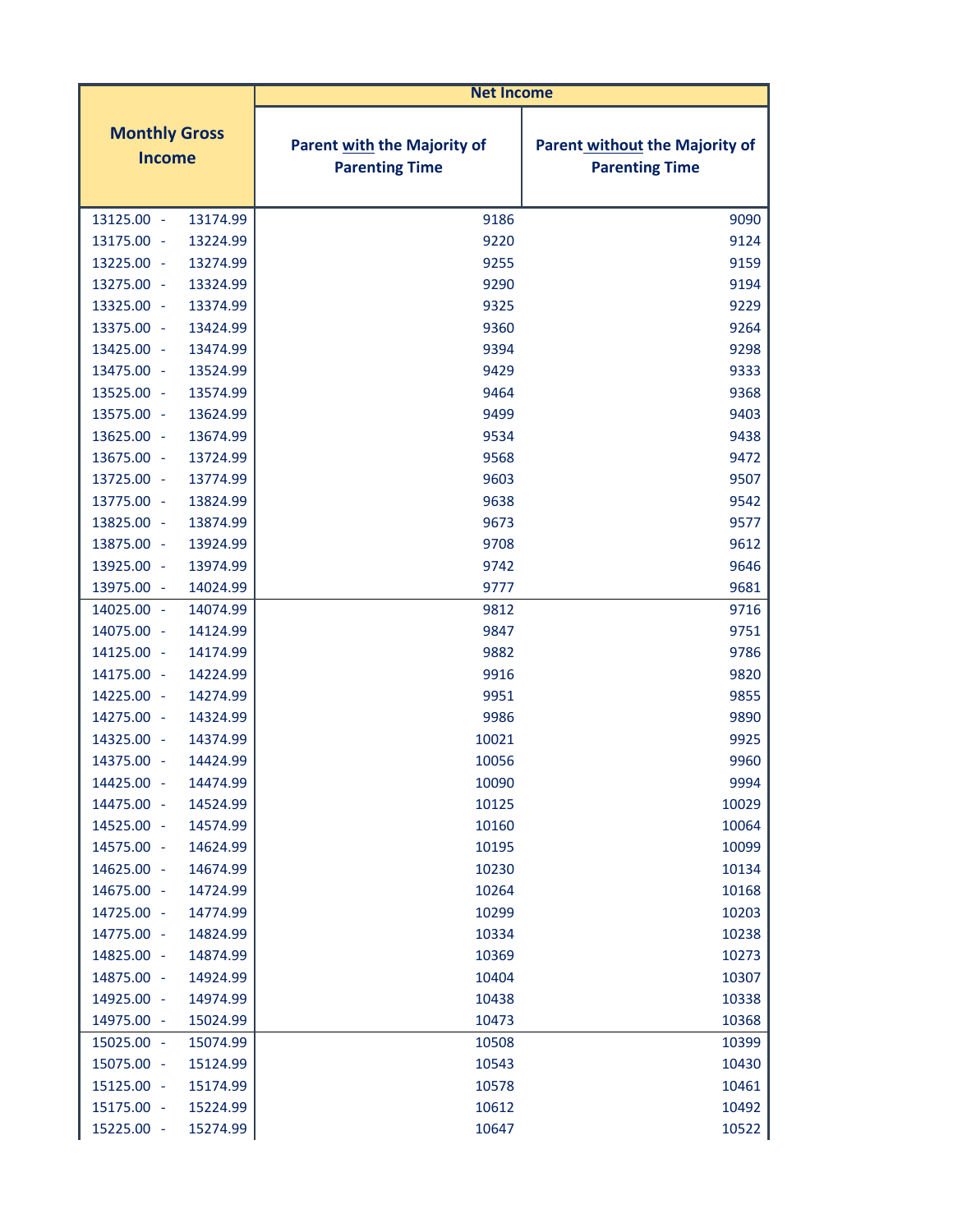|                                                  | <b>Net Income</b>                                           |                                                                |
|--------------------------------------------------|-------------------------------------------------------------|----------------------------------------------------------------|
| <b>Monthly Gross</b><br><b>Income</b>            | <b>Parent with the Majority of</b><br><b>Parenting Time</b> | <b>Parent without the Majority of</b><br><b>Parenting Time</b> |
| 15275.00 -<br>15324.99                           | 10678                                                       | 10553                                                          |
| 15325.00 -<br>15374.99                           | 10709                                                       | 10584                                                          |
| 15375.00 -<br>15424.99                           | 10739                                                       | 10615                                                          |
| 15425.00 -<br>15474.99                           | 10770                                                       | 10646                                                          |
| 15524.99<br>15475.00 -                           | 10801                                                       | 10676                                                          |
| 15574.99<br>15525.00 -                           | 10832                                                       | 10707                                                          |
| 15575.00 -<br>15624.99                           | 10863                                                       | 10738                                                          |
| 15625.00 -<br>15674.99                           | 10893                                                       | 10769                                                          |
| 15724.99<br>15675.00 -                           | 10924                                                       | 10800                                                          |
| 15725.00 -<br>15774.99                           | 10955                                                       | 10830                                                          |
| 15775.00 -<br>15824.99                           | 10986                                                       | 10861                                                          |
| 15874.99<br>15825.00 -                           | 11017                                                       | 10892                                                          |
| 15875.00 -<br>15924.99                           | 11047                                                       | 10923                                                          |
| 15925.00 -<br>15974.99                           | 11078                                                       | 10954                                                          |
| 15975.00 -<br>16024.99                           | 11109                                                       | 10984                                                          |
| 16025.00 -<br>16074.99                           | 11140                                                       | 11015                                                          |
| 16075.00 -<br>16124.99                           | 11171                                                       | 11046                                                          |
| 16174.99<br>16125.00 -                           | 11201                                                       | 11077                                                          |
| 16175.00<br>16224.99<br>$\sim$                   | 11232                                                       | 11108                                                          |
| 16225.00 -<br>16274.99                           | 11263                                                       | 11138                                                          |
| 16275.00 -<br>16324.99                           | 11294                                                       | 11169                                                          |
| 16325.00<br>16374.99<br>$\overline{\phantom{a}}$ | 11325                                                       | 11200                                                          |
| 16375.00 -<br>16424.99                           | 11355                                                       | 11231                                                          |
| 16425.00 -<br>16474.99                           | 11386                                                       | 11262                                                          |
| 16475.00<br>16524.99<br>$\sim$                   | 11417                                                       | 11292                                                          |
| 16525.00 -<br>16574.99                           | 11448                                                       | 11323                                                          |
| 16624.99<br>16575.00 -                           | 11479                                                       | 11354                                                          |
| 16674.99<br>16625.00<br>$\sim$                   | 11509                                                       | 11385                                                          |
| 16675.00 -<br>16724.99                           | 11540                                                       | 11416                                                          |
| 16725.00 -<br>16774.99                           | 11570                                                       | 11446                                                          |
| 16775.00 -<br>16824.99                           | 11601                                                       | 11476                                                          |
| 16825.00 -<br>16874.99                           | 11631                                                       | 11506                                                          |
| 16875.00 -<br>16924.99                           | 11661                                                       | 11537                                                          |
| 16925.00 -<br>16974.99                           | 11692                                                       | 11567                                                          |
| 16975.00 -<br>17024.99                           | 11722                                                       | 11597                                                          |
| 17025.00 -<br>17074.99                           | 11752                                                       | 11628                                                          |
| 17075.00 -<br>17124.99                           | 11783                                                       | 11658                                                          |
| 17125.00 -<br>17174.99                           | 11813                                                       | 11689                                                          |
| 17224.99<br>17175.00 -                           | 11843                                                       | 11719                                                          |
| 17225.00 -<br>17274.99                           | 11874                                                       | 11749                                                          |
| 17275.00 -<br>17324.99                           | 11904                                                       | 11780                                                          |
| 17325.00 -<br>17374.99                           | 11934                                                       | 11810                                                          |
| 17375.00 -<br>17424.99                           | 11965                                                       | 11840                                                          |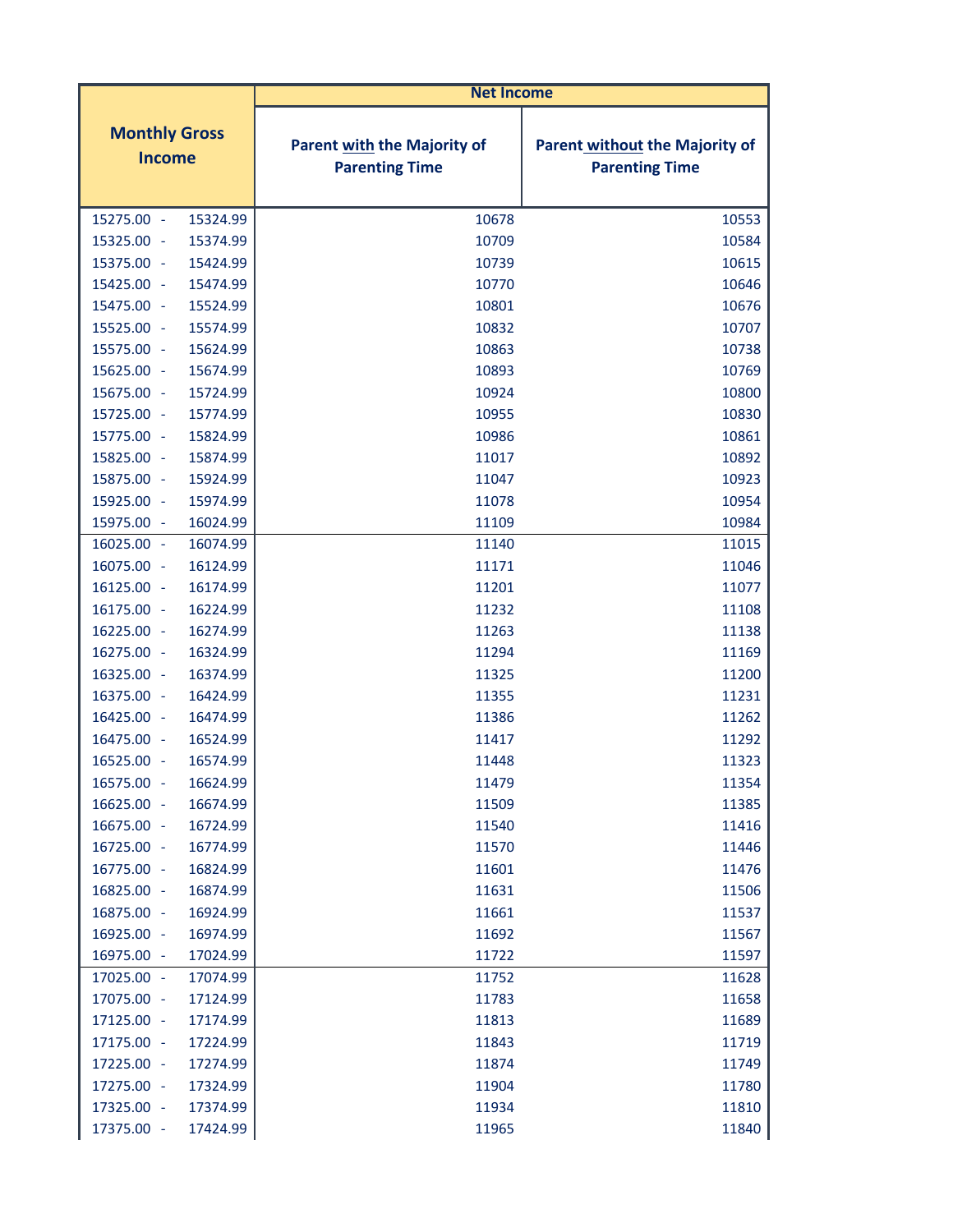|                                       | <b>Net Income</b>                                    |                                                                |
|---------------------------------------|------------------------------------------------------|----------------------------------------------------------------|
| <b>Monthly Gross</b><br><b>Income</b> | Parent with the Majority of<br><b>Parenting Time</b> | <b>Parent without the Majority of</b><br><b>Parenting Time</b> |
| 17425.00 -<br>17474.99                | 11995                                                | 11871                                                          |
| 17475.00 -<br>17524.99                | 12026                                                | 11901                                                          |
| 17525.00 -<br>17574.99                | 12056                                                | 11931                                                          |
| 17575.00 -<br>17624.99                | 12086                                                | 11962                                                          |
| 17674.99<br>17625.00 -                | 12117                                                | 11992                                                          |
| 17675.00 -<br>17724.99                | 12147                                                | 12022                                                          |
| 17725.00 -<br>17774.99                | 12177                                                | 12053                                                          |
| 17775.00 -<br>17824.99                | 12208                                                | 12083                                                          |
| 17825.00 -<br>17874.99                | 12238                                                | 12113                                                          |
| 17875.00 -<br>17924.99                | 12268                                                | 12144                                                          |
| 17925.00 -<br>17974.99                | 12299                                                | 12174                                                          |
| 17975.00 -<br>18024.99                | 12329                                                | 12204                                                          |
| 18025.00 -<br>18074.99                | 12359                                                | 12235                                                          |
| 18075.00 -<br>18124.99                | 12390                                                | 12265                                                          |
| 18125.00 -<br>18174.99                | 12420                                                | 12296                                                          |
| 18175.00 -<br>18224.99                | 12450                                                | 12326                                                          |
| 18225.00 -<br>18274.99                | 12481                                                | 12356                                                          |
| 18275.00 -<br>18324.99                | 12511                                                | 12387                                                          |
| 18325.00 -<br>18374.99                | 12541                                                | 12417                                                          |
| 18424.99<br>18375.00 -                | 12572                                                | 12447                                                          |
| 18425.00 -<br>18474.99                | 12602                                                | 12478                                                          |
| 18475.00 -<br>18524.99                | 12633                                                | 12508                                                          |
| 18525.00 -<br>18574.99                | 12663                                                | 12538                                                          |
| 18575.00 -<br>18624.99                | 12693                                                | 12569                                                          |
| 18625.00 -<br>18674.99                | 12724                                                | 12599                                                          |
| 18675.00 -<br>18724.99                | 12754                                                | 12629                                                          |
| 18725.00 -<br>18774.99                | 12784                                                | 12659                                                          |
| 18775.00 -<br>18824.99                | 12815                                                | 12688                                                          |
| 18825.00 -<br>18874.99                | 12845                                                | 12716                                                          |
| 18875.00 -<br>18924.99                | 12875                                                | 12745                                                          |
| 18925.00 -<br>18974.99                | 12906                                                | 12774                                                          |
| 18975.00 -<br>19024.99                | 12936                                                | 12803                                                          |
| 19025.00 -<br>19074.99                | 12966                                                | 12832                                                          |
| 19075.00 -<br>19124.99                | 12996                                                | 12861                                                          |
| 19125.00 -<br>19174.99                | 13025                                                | 12890                                                          |
| 19175.00 -<br>19224.99                | 13054                                                | 12918                                                          |
| 19225.00 -<br>19274.99                | 13083                                                | 12947                                                          |
| 19275.00 -<br>19324.99                | 13111                                                | 12976                                                          |
| 19325.00 -<br>19374.99                | 13140                                                | 13005                                                          |
| 19375.00 -<br>19424.99                | 13169                                                | 13034                                                          |
| 19425.00 -<br>19474.99                | 13198                                                | 13063                                                          |
| 19475.00 -<br>19524.99                | 13227                                                | 13091                                                          |
| 19525.00 -<br>19574.99                | 13256                                                | 13120                                                          |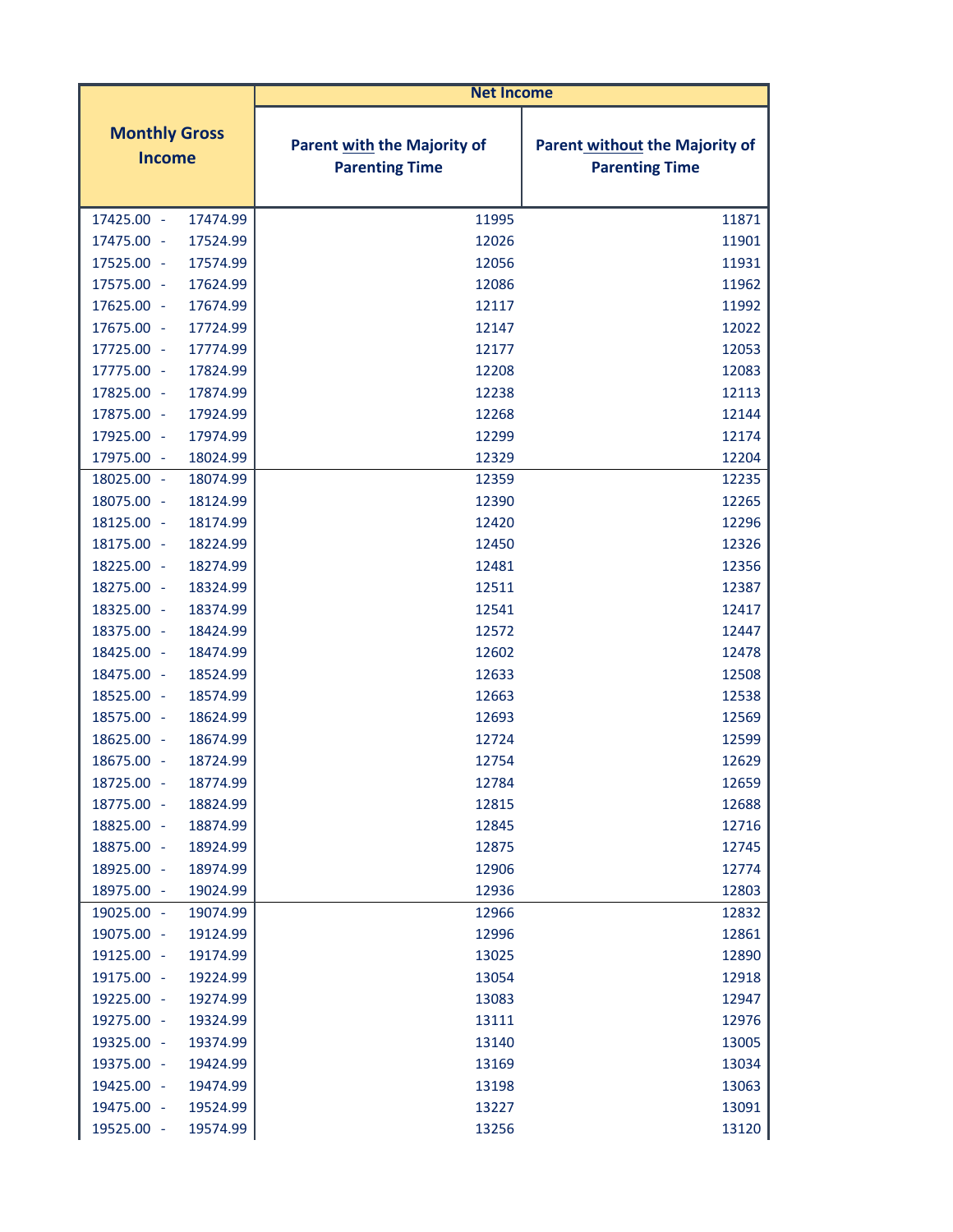|                                       |  | <b>Net Income</b>                                    |                                                                |
|---------------------------------------|--|------------------------------------------------------|----------------------------------------------------------------|
| <b>Monthly Gross</b><br><b>Income</b> |  | Parent with the Majority of<br><b>Parenting Time</b> | <b>Parent without the Majority of</b><br><b>Parenting Time</b> |
| 19575.00 -<br>19624.99                |  | 13284                                                | 13149                                                          |
| 19625.00 -<br>19674.99                |  | 13313                                                | 13178                                                          |
| 19675.00 -<br>19724.99                |  | 13342                                                | 13207                                                          |
| 19725.00 -<br>19774.99                |  | 13371                                                | 13236                                                          |
| 19775.00 -<br>19824.99                |  | 13400                                                | 13265                                                          |
| 19825.00 -<br>19874.99                |  | 13429                                                | 13293                                                          |
| 19875.00 -<br>19924.99                |  | 13458                                                | 13322                                                          |
| 19925.00 -<br>19974.99                |  | 13486                                                | 13351                                                          |
| 19975.00 -<br>20024.99                |  | 13515                                                | 13380                                                          |
| 20025.00 -<br>20074.99                |  | 13544                                                | 13409                                                          |
| 20075.00 -<br>20124.99                |  | 13573                                                | 13438                                                          |
| 20174.99<br>20125.00 -                |  | 13602                                                | 13467                                                          |
| 20175.00 -<br>20224.99                |  | 13631                                                | 13495                                                          |
| 20225.00 -<br>20274.99                |  | 13660                                                | 13524                                                          |
| 20275.00 -<br>20324.99                |  | 13688                                                | 13553                                                          |
| 20325.00 -<br>20374.99                |  | 13717                                                | 13582                                                          |
| 20375.00 -<br>20424.99                |  | 13746                                                | 13611                                                          |
| 20474.99<br>20425.00 -                |  | 13775                                                | 13640                                                          |
| 20524.99<br>20475.00 -                |  | 13804                                                | 13668                                                          |
| 20525.00 -<br>20574.99                |  | 13833                                                | 13697                                                          |
| 20575.00 -<br>20624.99                |  | 13861                                                | 13726                                                          |
| 20625.00 -<br>20674.99                |  | 13890                                                | 13755                                                          |
| 20675.00 -<br>20724.99                |  | 13919                                                | 13784                                                          |
| 20774.99<br>20725.00 -                |  | 13948                                                | 13813                                                          |
| 20775.00 -<br>20824.99                |  | 13977                                                | 13842                                                          |
| 20825.00 -<br>20874.99                |  | 14006                                                | 13870                                                          |
| 20924.99<br>20875.00 -                |  | 14035                                                | 13899                                                          |
| 20925.00 -<br>20974.99                |  | 14063                                                | 13928                                                          |
| 20975.00 -<br>21024.99                |  | 14092                                                | 13957                                                          |
| 21025.00 -<br>21074.99                |  | 14121                                                | 13986                                                          |
| 21075.00 -<br>21124.99                |  | 14150                                                | 14015                                                          |
| 21125.00 -<br>21174.99                |  | 14179                                                | 14044                                                          |
| 21175.00 -<br>21224.99                |  | 14208                                                | 14072                                                          |
| 21225.00 -<br>21274.99                |  | 14237                                                | 14101                                                          |
| 21275.00 -<br>21324.99                |  | 14265                                                | 14130                                                          |
| 21325.00 -<br>21374.99                |  | 14294                                                | 14159                                                          |
| 21375.00 -<br>21424.99                |  | 14323                                                | 14188                                                          |
| 21425.00 -<br>21474.99                |  | 14352                                                | 14217                                                          |
| 21475.00 -<br>21524.99                |  | 14381                                                | 14245                                                          |
| 21525.00 -<br>21574.99                |  | 14410                                                | 14274                                                          |
| 21575.00 -<br>21624.99                |  | 14438                                                | 14303                                                          |
| 21625.00 -<br>21674.99                |  | 14467                                                | 14332                                                          |
| 21675.00 -<br>21724.99                |  | 14496                                                | 14361                                                          |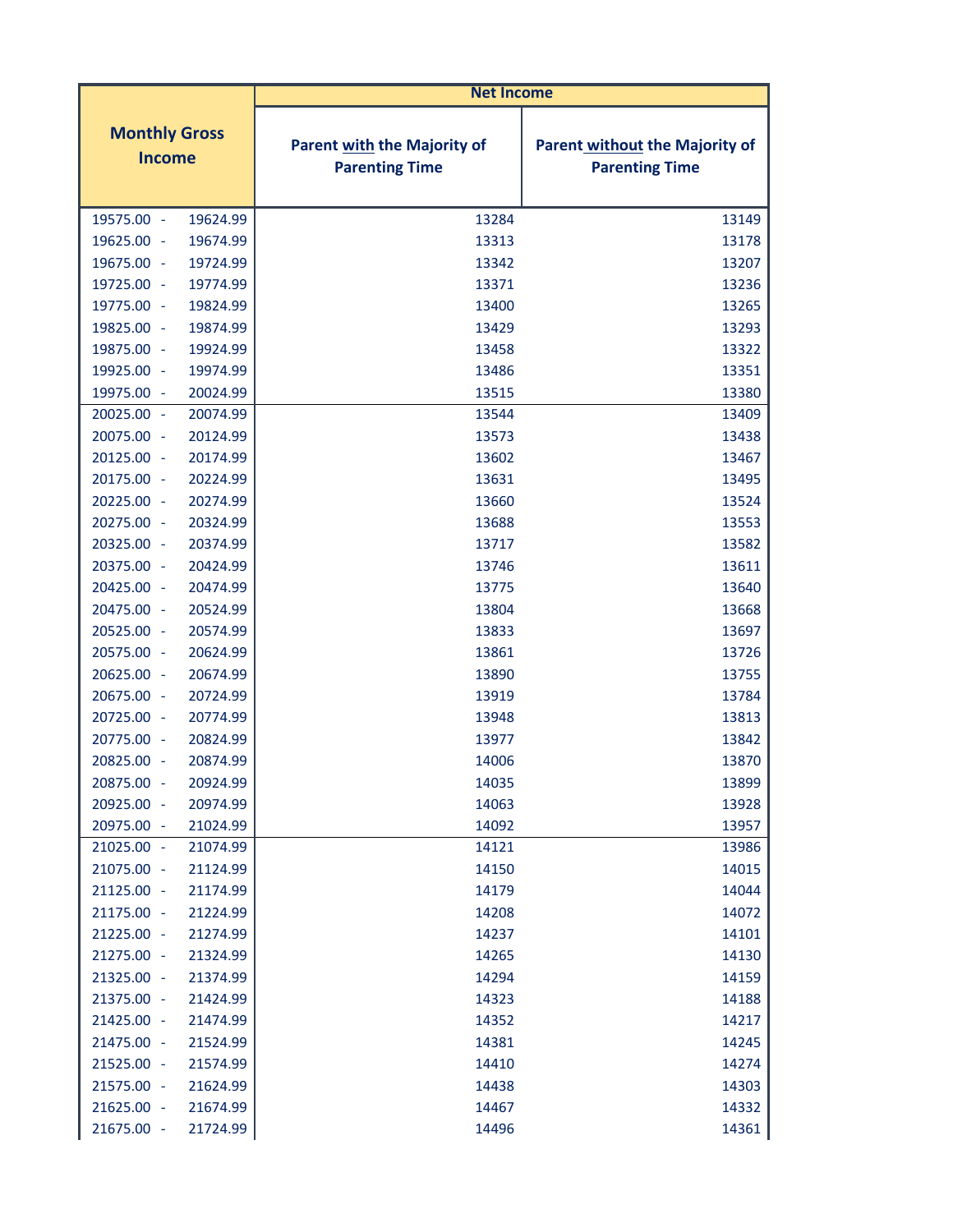|                                       | <b>Net Income</b>                                    |                                                         |
|---------------------------------------|------------------------------------------------------|---------------------------------------------------------|
| <b>Monthly Gross</b><br><b>Income</b> | Parent with the Majority of<br><b>Parenting Time</b> | Parent without the Majority of<br><b>Parenting Time</b> |
| 21725.00 -<br>21774.99                | 14525                                                | 14390                                                   |
| 21775.00 -<br>21824.99                | 14554                                                | 14419                                                   |
| 21825.00 -<br>21874.99                | 14583                                                | 14447                                                   |
| 21875.00 -<br>21924.99                | 14612                                                | 14476                                                   |
| 21974.99<br>21925.00 -                | 14640                                                | 14505                                                   |
| 21975.00 -<br>22024.99                | 14669                                                | 14534                                                   |
| 22074.99<br>22025.00<br>$\sim$        | 14698                                                | 14563                                                   |
| 22075.00 -<br>22124.99                | 14727                                                | 14592                                                   |
| 22125.00 -<br>22174.99                | 14756                                                | 14621                                                   |
| 22175.00 -<br>22224.99                | 14785                                                | 14649                                                   |
| 22225.00 -<br>22274.99                | 14814                                                | 14678                                                   |
| 22275.00 -<br>22324.99                | 14842                                                | 14707                                                   |
| 22325.00 -<br>22374.99                | 14871                                                | 14736                                                   |
| 22424.99<br>22375.00 -                | 14900                                                | 14765                                                   |
| 22425.00 -<br>22474.99                | 14929                                                | 14794                                                   |
| 22475.00 -<br>22524.99                | 14958                                                | 14822                                                   |
| 22525.00 -<br>22574.99                | 14987                                                | 14851                                                   |
| 22624.99<br>22575.00 -                | 15015                                                | 14880                                                   |
| 22625.00<br>22674.99<br>$\sim$        | 15044                                                | 14909                                                   |
| 22675.00 -<br>22724.99                | 15073                                                | 14938                                                   |
| 22725.00 -<br>22774.99                | 15102                                                | 14967                                                   |
| 22775.00<br>22824.99<br>$\sim$        | 15131                                                | 14996                                                   |
| 22825.00 -<br>22874.99                | 15160                                                | 15024                                                   |
| 22875.00 -<br>22924.99                | 15189                                                | 15053                                                   |
| 22925.00<br>22974.99<br>$\sim$        | 15217                                                | 15082                                                   |
| 22975.00 -<br>23024.99                | 15246                                                | 15111                                                   |
| 23025.00 -<br>23074.99                | 15275                                                | 15140                                                   |
| 23124.99<br>23075.00<br>$\sim$        | 15304                                                | 15169                                                   |
| 23125.00 -<br>23174.99                | 15333                                                | 15198                                                   |
| 23175.00 -<br>23224.99                | 15362                                                | 15226                                                   |
| 23225.00 -<br>23274.99                | 15391                                                | 15255                                                   |
| 23275.00 -<br>23324.99                | 15419                                                | 15284                                                   |
| 23325.00 -<br>23374.99                | 15448                                                | 15313                                                   |
| 23375.00 -<br>23424.99                | 15477                                                | 15342                                                   |
| 23425.00 -<br>23474.99                | 15506                                                | 15371                                                   |
| 23475.00 -<br>23524.99                | 15535                                                | 15399                                                   |
| 23525.00 -<br>23574.99                | 15564                                                | 15428                                                   |
| 23575.00 -<br>23624.99                | 15592                                                | 15457                                                   |
| 23625.00 -<br>23674.99                | 15621                                                | 15486                                                   |
| 23675.00 -<br>23724.99                | 15650                                                | 15515                                                   |
| 23725.00 -<br>23774.99                | 15679                                                | 15544                                                   |
| 23775.00 -<br>23824.99                | 15708                                                | 15573                                                   |
| 23825.00 -<br>23874.99                | 15737                                                | 15601                                                   |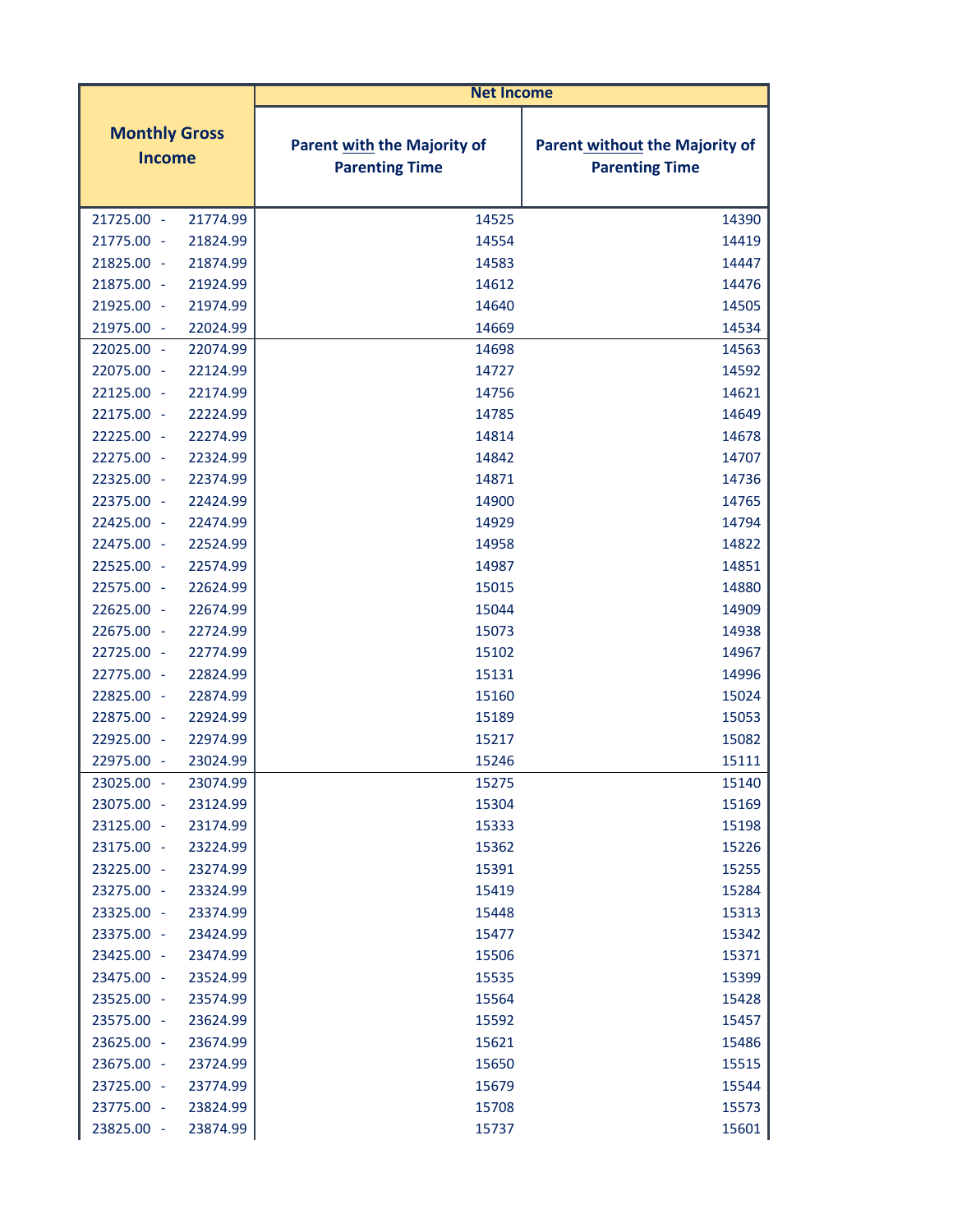|                                       | <b>Net Income</b>                                           |                                                                |
|---------------------------------------|-------------------------------------------------------------|----------------------------------------------------------------|
| <b>Monthly Gross</b><br><b>Income</b> | <b>Parent with the Majority of</b><br><b>Parenting Time</b> | <b>Parent without the Majority of</b><br><b>Parenting Time</b> |
| 23875.00 -<br>23924.99                | 15766                                                       | 15630                                                          |
| 23925.00 -<br>23974.99                | 15794                                                       | 15659                                                          |
| 23975.00 -<br>24024.99                | 15823                                                       | 15688                                                          |
| 24025.00 -<br>24074.99                | 15852                                                       | 15717                                                          |
| 24075.00 -<br>24124.99                | 15881                                                       | 15746                                                          |
| 24125.00 -<br>24174.99                | 15910                                                       | 15775                                                          |
| 24175.00 -<br>24224.99                | 15939                                                       | 15803                                                          |
| 24225.00 -<br>24274.99                | 15968                                                       | 15832                                                          |
| 24275.00 -<br>24324.99                | 15996                                                       | 15861                                                          |
| 24325.00 -<br>24374.99                | 16025                                                       | 15890                                                          |
| 24375.00 -<br>24424.99                | 16054                                                       | 15919                                                          |
| 24474.99<br>24425.00 -                | 16083                                                       | 15948                                                          |
| 24475.00<br>24524.99<br>$\sim$        | 16112                                                       | 15976                                                          |
| 24525.00 -<br>24574.99                | 16141                                                       | 16005                                                          |
| 24575.00 -<br>24624.99                | 16169                                                       | 16034                                                          |
| 24625.00<br>24674.99<br>$\sim$        | 16198                                                       | 16063                                                          |
| 24675.00 -<br>24724.99                | 16227                                                       | 16092                                                          |
| 24725.00 -<br>24774.99                | 16256                                                       | 16121                                                          |
| 24775.00<br>24824.99<br>$\sim$        | 16285                                                       | 16150                                                          |
| 24825.00 -<br>24874.99                | 16314                                                       | 16178                                                          |
| 24875.00 -<br>24924.99                | 16343                                                       | 16207                                                          |
| 24925.00 -<br>24974.99                | 16371                                                       | 16236                                                          |
| 24975.00 -<br>25024.99                | 16400                                                       | 16265                                                          |
| 25025.00 -<br>25074.99                | 16429                                                       | 16294                                                          |
| 25075.00<br>25124.99<br>$\sim$        | 16458                                                       | 16323                                                          |
| 25125.00 -<br>25174.99                | 16487                                                       | 16352                                                          |
| 25224.99<br>25175.00 -                | 16516                                                       | 16380                                                          |
| 25225.00<br>25274.99<br>÷,            | 16545                                                       | 16409                                                          |
| 25275.00 -<br>25324.99                | 16573                                                       | 16438                                                          |
| 25325.00 -<br>25374.99                | 16602                                                       | 16467                                                          |
| 25375.00 -<br>25424.99                | 16631                                                       | 16496                                                          |
| 25425.00 -<br>25474.99                | 16660                                                       | 16525                                                          |
| 25524.99<br>25475.00 -                | 16689                                                       | 16553                                                          |
| 25525.00 -<br>25574.99                | 16718                                                       | 16582                                                          |
| 25575.00 -<br>25624.99                | 16746                                                       | 16611                                                          |
| 25625.00 -<br>25674.99                | 16775                                                       | 16640                                                          |
| 25675.00 -<br>25724.99                | 16804                                                       | 16669                                                          |
| 25725.00 -<br>25774.99                | 16833                                                       | 16698                                                          |
| 25775.00 -<br>25824.99                | 16862                                                       | 16727                                                          |
| 25825.00 -<br>25874.99                | 16891                                                       | 16755                                                          |
| 25875.00<br>25924.99<br>$\sim$        | 16920                                                       | 16784                                                          |
| 25925.00 -<br>25974.99                | 16948                                                       | 16813                                                          |
| 25975.00 -<br>26024.99                | 16977                                                       | 16842                                                          |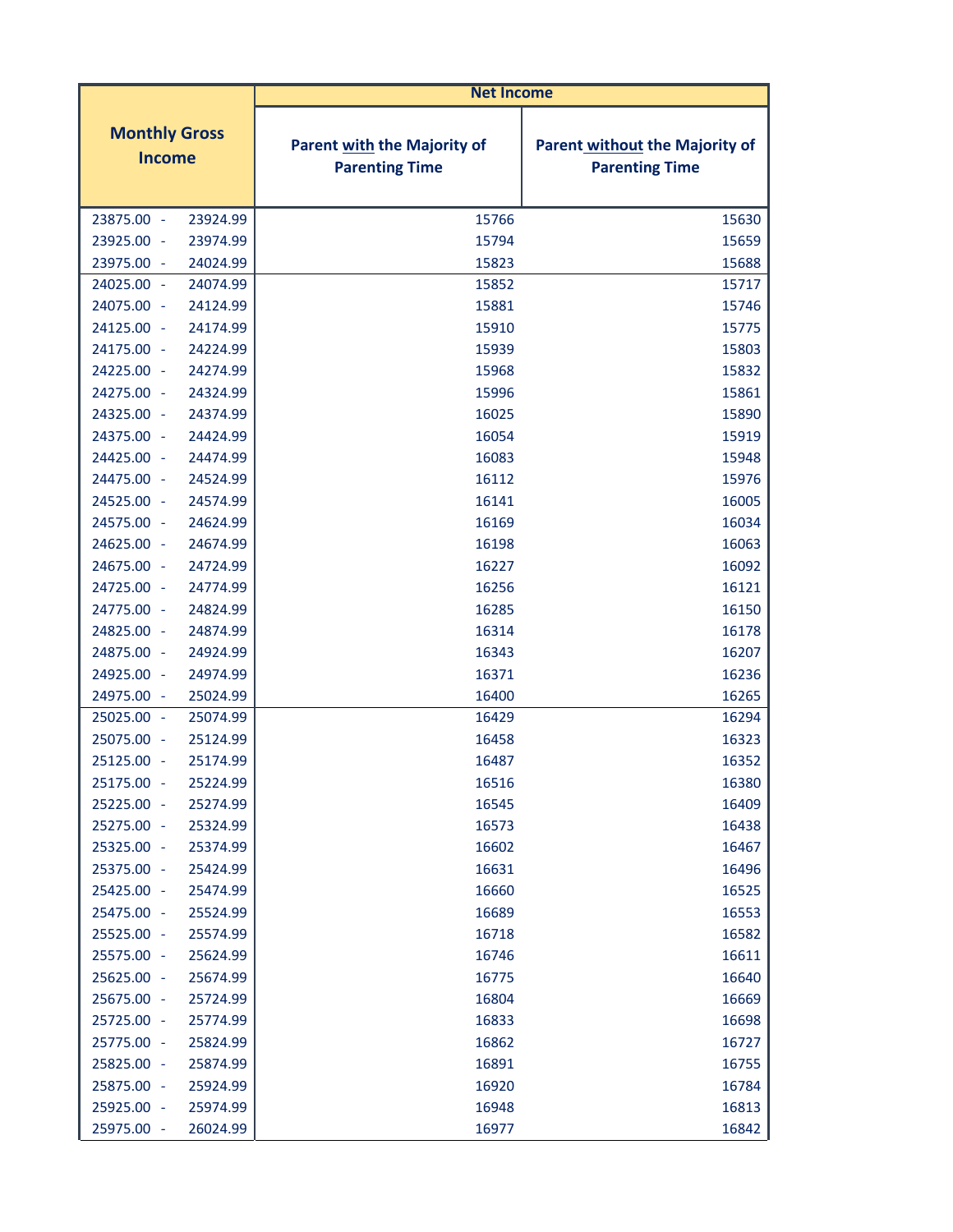| <b>Net Income</b>                                |                                                      |                                                                |
|--------------------------------------------------|------------------------------------------------------|----------------------------------------------------------------|
| <b>Monthly Gross</b><br><b>Income</b>            | Parent with the Majority of<br><b>Parenting Time</b> | <b>Parent without the Majority of</b><br><b>Parenting Time</b> |
| 26025.00 -<br>26074.99                           | 17006                                                | 16871                                                          |
| 26075.00 -<br>26124.99                           | 17035                                                | 16900                                                          |
| 26125.00 -<br>26174.99                           | 17064                                                | 16929                                                          |
| 26175.00 -<br>26224.99                           | 17093                                                | 16957                                                          |
| 26225.00 -<br>26274.99                           | 17122                                                | 16986                                                          |
| 26275.00 -<br>26324.99                           | 17150                                                | 17015                                                          |
| 26325.00 -<br>26374.99                           | 17179                                                | 17044                                                          |
| 26375.00 -<br>26424.99                           | 17208                                                | 17073                                                          |
| 26425.00 -<br>26474.99                           | 17237                                                | 17102                                                          |
| 26475.00 -<br>26524.99                           | 17266                                                | 17130                                                          |
| 26525.00 -<br>26574.99                           | 17295                                                | 17159                                                          |
| 26575.00 -<br>26624.99                           | 17323                                                | 17188                                                          |
| 26625.00 -<br>26674.99                           | 17352                                                | 17217                                                          |
| 26675.00 -<br>26724.99                           | 17381                                                | 17246                                                          |
| 26725.00 -<br>26774.99                           | 17410                                                | 17275                                                          |
| 26775.00 -<br>26824.99                           | 17439                                                | 17304                                                          |
| 26825.00 -<br>26874.99                           | 17468                                                | 17332                                                          |
| 26875.00 -<br>26924.99                           | 17497                                                | 17361                                                          |
| 26925.00 -<br>26974.99                           | 17525                                                | 17390                                                          |
| 27024.99<br>26975.00 -                           | 17554                                                | 17419                                                          |
| 27025.00 -<br>27074.99                           | 17583                                                | 17448                                                          |
| 27075.00 -<br>27124.99                           | 17612<br>17641                                       | 17477                                                          |
| 27125.00 -<br>27174.99                           |                                                      | 17506                                                          |
| 27175.00 -<br>27224.99<br>27274.99               | 17670                                                | 17534                                                          |
| 27225.00 -<br>27275.00 -<br>27324.99             | 17699<br>17727                                       | 17563<br>17592                                                 |
|                                                  |                                                      |                                                                |
| 27325.00 -<br>27374.99<br>27375.00 -<br>27424.99 | 17756<br>17785                                       | 17621<br>17650                                                 |
| 27425.00 -<br>27474.99                           | 17814                                                | 17679                                                          |
| 27475.00 -<br>27524.99                           | 17843                                                | 17707                                                          |
| 27525.00 -<br>27574.99                           | 17872                                                | 17736                                                          |
| 27575.00 -<br>27624.99                           | 17900                                                | 17765                                                          |
| 27625.00 -<br>27674.99                           | 17929                                                | 17794                                                          |
| 27675.00 -<br>27724.99                           | 17958                                                | 17823                                                          |
| 27725.00 -<br>27774.99                           | 17987                                                | 17852                                                          |
| 27775.00 -<br>27824.99                           | 18016                                                | 17881                                                          |
| 27825.00 -<br>27874.99                           | 18045                                                | 17909                                                          |
| 27875.00 -<br>27924.99                           | 18074                                                | 17938                                                          |
| 27925.00 -<br>27974.99                           | 18102                                                | 17967                                                          |
| 27975.00 -<br>28024.99                           | 18131                                                | 17996                                                          |
| 28025.00 -<br>28074.99                           | 18160                                                | 18025                                                          |
| 28075.00 -<br>28124.99                           | 18189                                                | 18054                                                          |
| 28125.00 -<br>28174.99                           | 18218                                                | 18083                                                          |